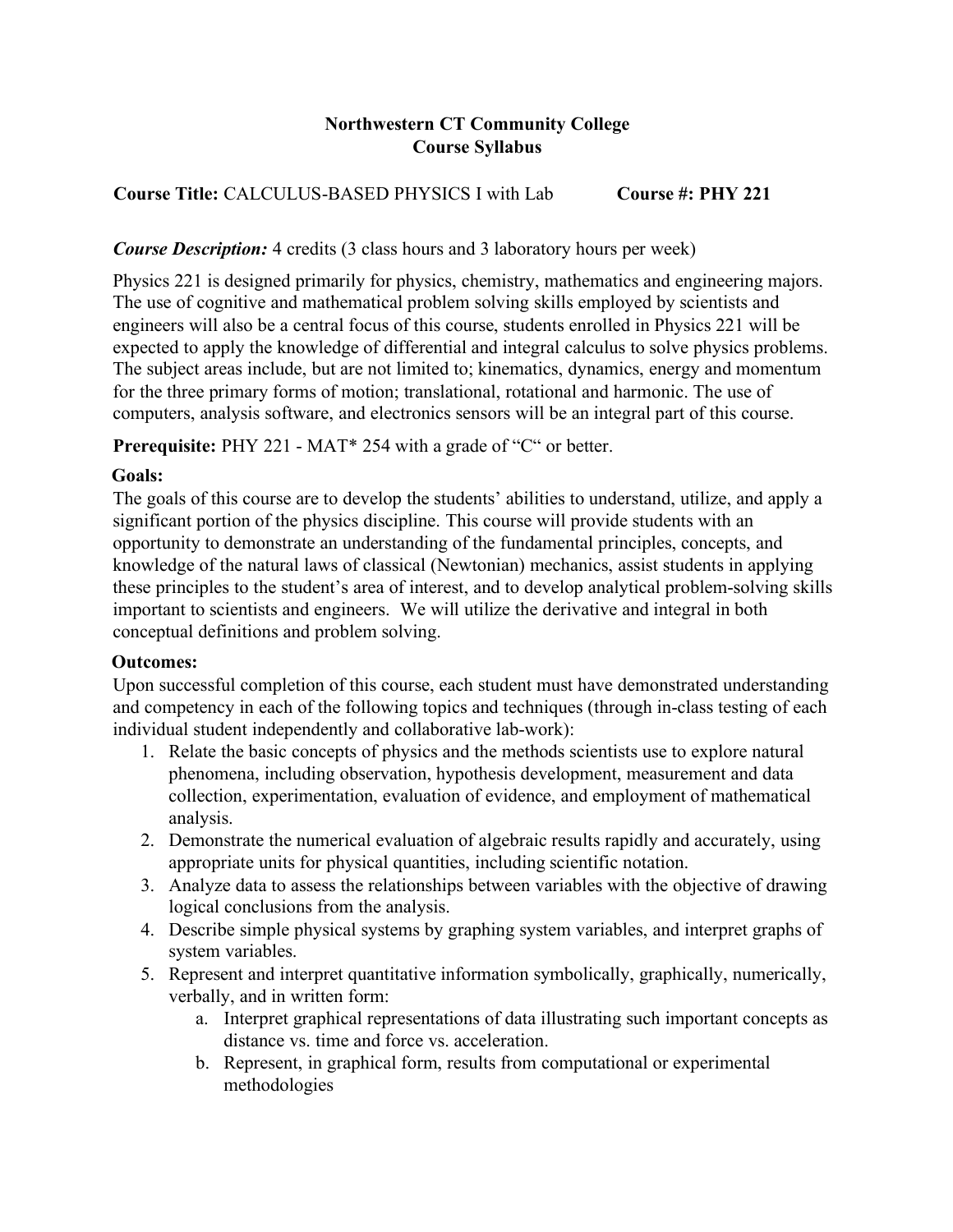- 6. Devise, perform, and analyze properly controlled experiments to test hypotheses regarding basic physics principles.
- 7. Describe Newton's laws of motion, state physical examples of each law, apply them to simple mechanical systems and demonstrate them through experimentation. Explain the concept of force
	- a. Define the displacement and average velocity of a particle in motion.
	- b. Define the instantaneous velocity and understand how this quantity differs from average velocity.
	- c. Define average acceleration and instantaneous acceleration.
	- d. Construct position versus time and velocity versus time graphs for a particle in motion along a straight line. From these graphs, determine both average and instantaneous values of velocity and acceleration.
	- e. Obtain the instantaneous velocity and instantaneous acceleration if the position of a particle is given as a function of time.
	- f. Recognize that the equations of kinematics apply when motion occurs under constant acceleration
	- g. Describe what is meant by a body in free fall. Recognize that the equations of kinematics apply directly to a freely falling object where the acceleration is given by  $a = -g$ .
	- h. Apply the equations of kinematics to any situation where the motion occurs under constant acceleration.
	- i. Describe the displacement, velocity, and acceleration of a particle moving in the x-y plane.
	- j. Explain the nature of the acceleration of a particle moving in a circle with constant speed.
	- k. Describe the components of acceleration for a particle moving on a curved path, where both the magnitude and direction of v are changing with time.
	- l. Discuss the concept of force and the effect of an unbalanced force on the motion of a body.
	- m. Discuss the concepts of mass and inertia and understand the difference between mass and weight.
	- n. Become familiar with the SI units of force (N), mass (kg) and acceleration (m/s2), and the relation of these units to the English units.
	- o. Discuss the nature of the fundamental forces in nature (gravitational, electromagnetic and nuclear) and characterize the properties and relative strengths of these forces.
- 8. Explain the physical concepts of energy and momentum, the conservation of both concepts, and how they relate to different physical systems.
	- a. Define the work done by a constant force.
	- b. Recognize that the work done by a force can be positive, negative, or zero, and describe at least one example of each case.
	- c. Describe the work done by a force that varies with position.
	- d. Define the kinetic energy of an object of mass m moving with a speed v.
	- e. Relate the work done by the net force on an object to the change in kinetic energy. The relation  $W = \Delta K = K_f - K_i$  is called the work - energy theorem.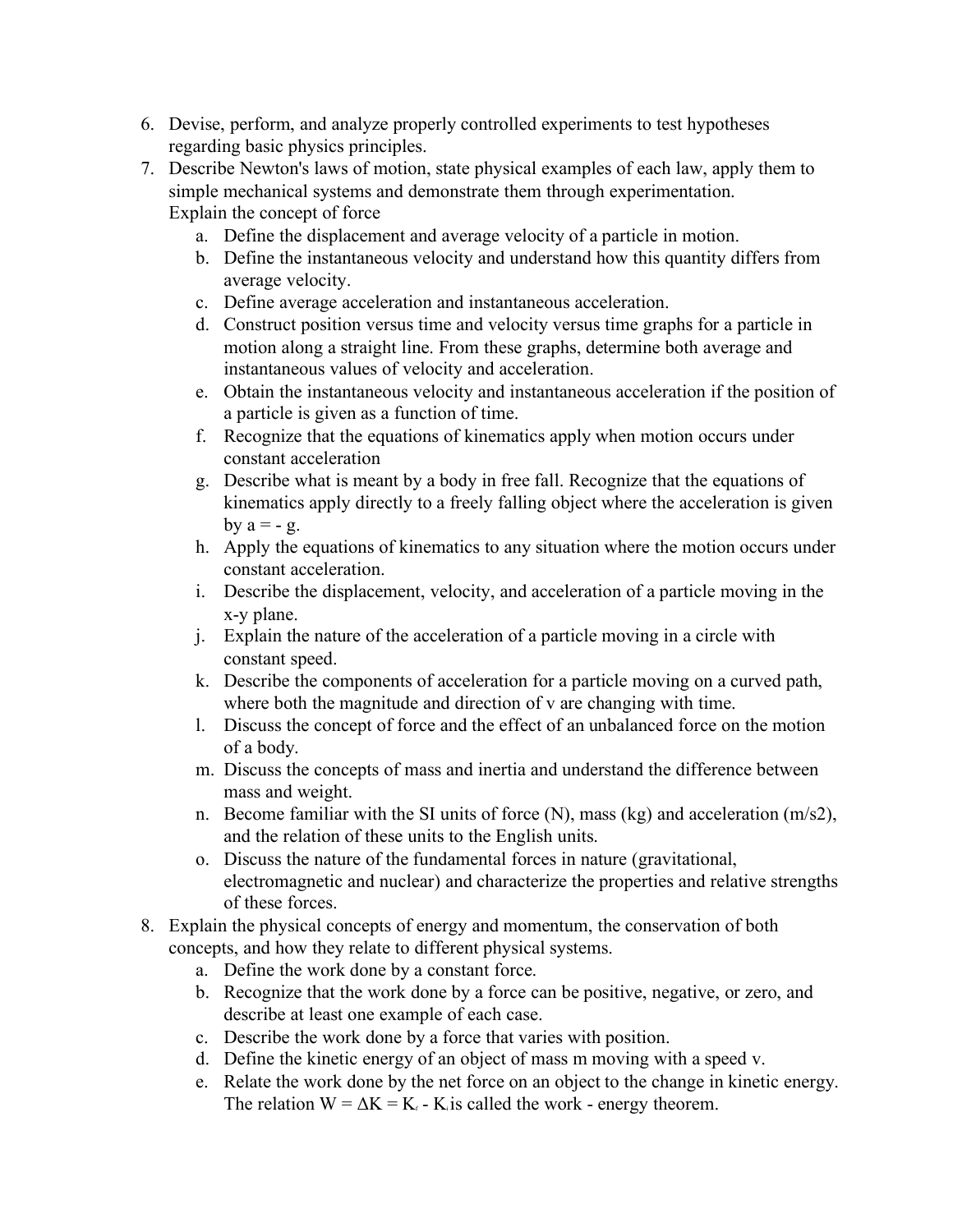- f. Define the concepts of average power and instantaneous power (the time rate of doing work)
- g. Discuss the properties of conservative and non-conservative forces.
- h. Explain the distinction between kinetic energy, potential energy, and the total mechanical energy of a system.
- i. State the law of conservation of mechanical energy, noting that mechanical energy is conserved only when conservative forces act on a system.
- j. Compute the potential energy function associated with a conservative force such as the force of gravity and the spring force.
- k. Recognize that the gravitational potential energy function,  $U_s = mgy$ , can be positive, negative or zero, depending on the location of the coordinate system used to measure y.
- l. Recognize that the spring potential energy function,  $Us = \frac{1}{2}kx^2$ , is either positive or zero.
- m. Explain the concept of linear momentum of a particle and the relation between the resultant force on a particle and the time rate of change of its momentum.
- n. Recognize that the impulse of a force acting on a particle over some time interval equals the change in momentum of the particle, and understand the impulse approximation which is useful in treating collisions.
- o. Recognize that the linear momentum of any isolated system is conserved.
- p. Describe and distinguish the two types of collisions that can occur between two particles, namely elastic and inelastic collisions.
- q. Recognize that a perfectly inelastic collision is an inelastic collision in which the colliding particles stick together after the collision.
- r. Understand the fact that conservation of linear momentum applies not only to head-on collisions (one-dimensional) but also to glancing collisions (two or three dimensional).
- 9. Explain the properties and motions of rigid bodies.
	- a. Explain and describe the concept of center of mass as applied to a collection of particles or a rigid body.
	- b. Define the angular velocity and angular acceleration of a particle or body rotating about a fixed axis.
	- c. Recognize that if a body rotates about a fixed axis, every particle on the body has the same angular velocity and angular acceleration.
	- d. Note the similarity between the equations of rotational kinematics and those of linear kinematics.
	- e. Describe and understand the relationships between linear speed and angular speed  $(v = r\omega)$ , and between linear acceleration and angular acceleration.
	- f. Calculate the moment of inertia I of a system of particles or a rigid body about a specific axis, including use of the parallel-axis theorem.
	- g. Describe and illustrate the concept of torque associated with a force.
	- h. Discuss the work-energy theorem as it is applied to a rotating rigid body.
	- i. Define the angular momentum L of a particle moving with a velocity v relative to a specified point, and the torque  $\tau$  acting on the particle relative to that point.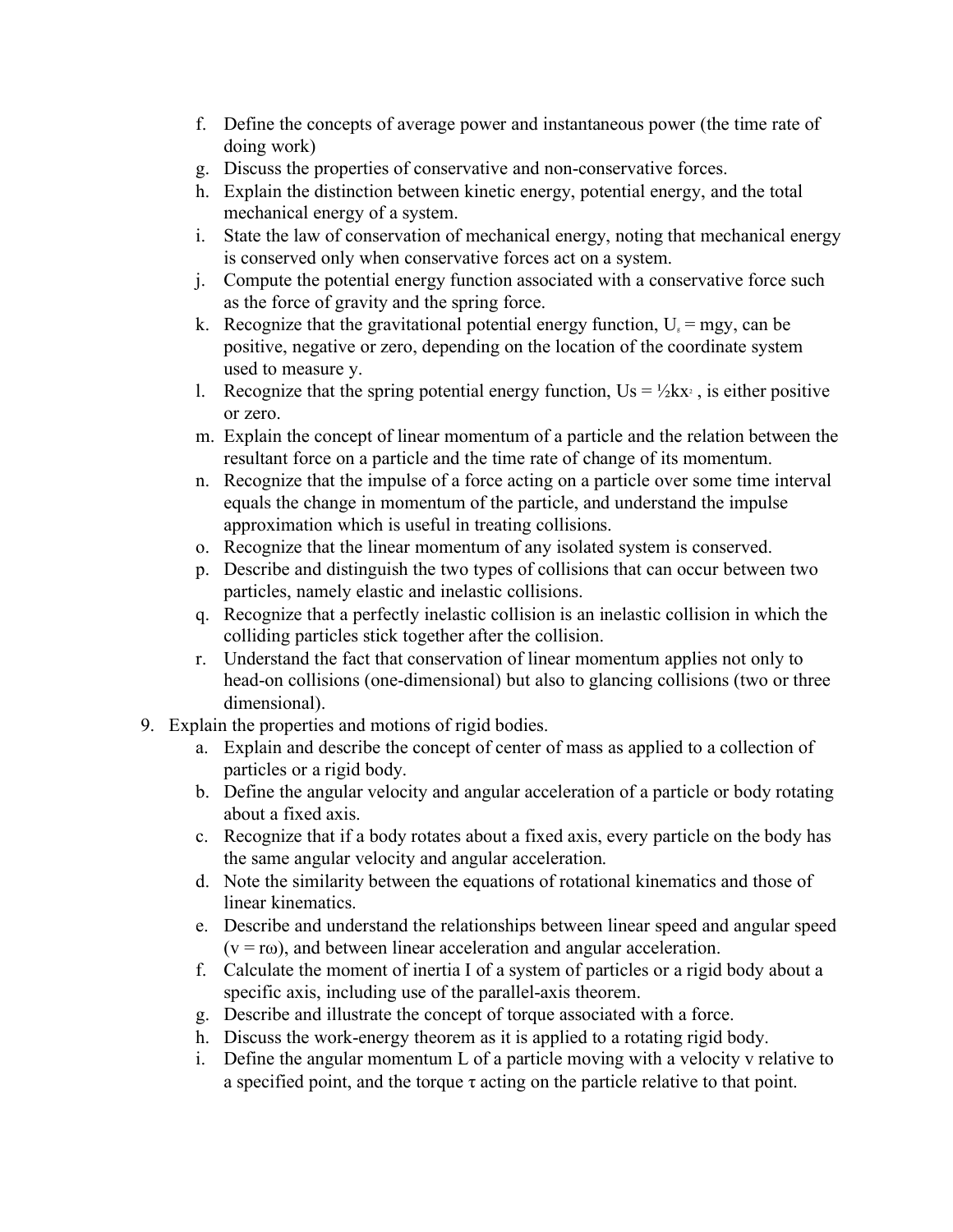- j. Describe and apply the total angular momentum of a system of particles and a rigid body rotating about a fixed axis.
- k. Describe the two necessary conditions of equilibrium for a rigid body.
- l. Locate the center of gravity of a system of particles or a rigid body and understand the difference between center of gravity and center of mass.
- 10. Describe and use Newton's universal law of gravity.
	- a. State Kepler's three laws of planetary motion and recognize that the laws are empirical in nature, based on astronomical data.
	- b. Recognize that Kepler's second law is a consequence of conservation of angular momentum and the central nature of the gravitational force.
	- c. Describe the total energy of a planet or earth satellite moving in a circular orbit about a large body located at the center of motion.
- 11. Analyze and solve problems for objects that exhibit Simple Harmonic Motion.
	- a. Sketch or identify a graph of displacement as a function of time, and determine from such a graph the amplitude, period, and frequency of the motion.
	- b. Write down an appropriate expression for displacement of the form *A* sin(*ωt)* or *A*  cos(*ωt)* to describe the motion.
	- c. Find an expression for velocity as a function of time.
	- d. State the relations between acceleration, velocity, and displacement, and identify points in the motion where these quantities are zero or achieve their greatest positive and negative values.
	- e. State and apply the relation between frequency and period.
	- f. Recognize that a system that obeys a differential equation of the form  $dx^2/dt^2 = w^2x$ must execute simple harmonic motion, and determine the frequency and period of such motion.
	- g. State how the total energy of an oscillating system depends on the amplitude of the motion, sketch or identify a graph of kinetic or potential energy as a function of time, and identify points in the motion where this energy is all potential or all kinetic.
	- h. Calculate the kinetic and potential energies of an oscillating system as functions of time, sketch or identify graphs of these functions, and prove that the sum of kinetic and potential energy is constant.
	- i. Calculate the maximum displacement or velocity of a particle that moves in simple harmonic motion with specified initial position and velocity.
	- j. Develop a qualitative understanding of resonance so they can identify situations in which a system will resonate in response to a sinusoidal external force.
	- k. Apply the expression for the period of oscillation of a mass on a spring.
	- l. Analyze problems in which a mass hangs from a spring and oscillates vertically or horizontally.
	- m. State what approximation must be made in deriving the period.
	- n. Analyze the motion of a simple, torsional or physical pendulum

# **Competencies:**

*Scientific Reasoning:* Upon the completion of this course, students should be able to:

• Explain the methods of scientific inquiry that lead to the acquisition of knowledge. Such methods include observations, testable hypotheses, logical